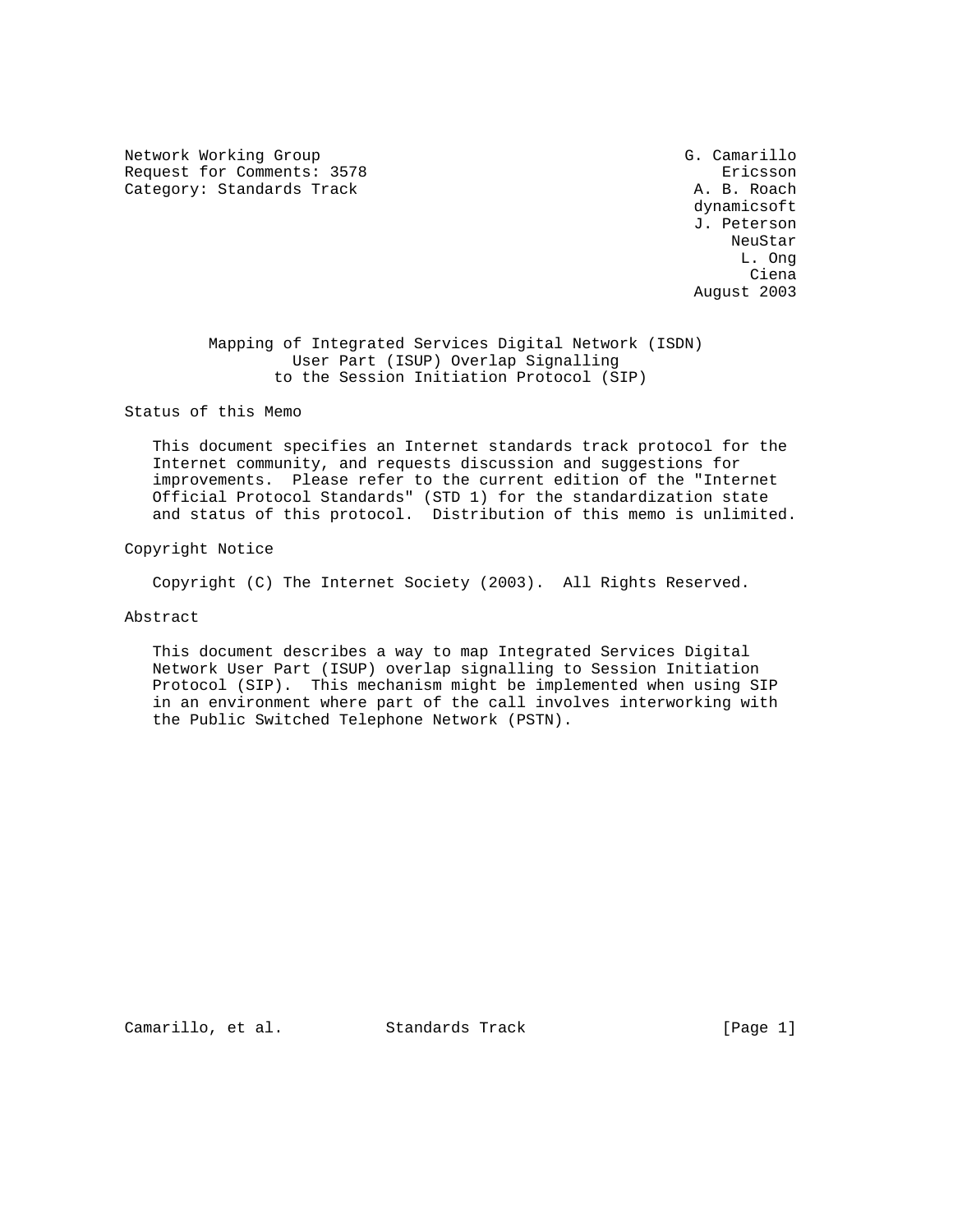# Table of Contents

| 2.1          | Conversion of ISUP Overlap Signalling into SIP en-bloc |
|--------------|--------------------------------------------------------|
|              |                                                        |
|              | Waiting for the Minimum Amount of Digits 4<br>2.1.     |
|              | 2.2. The Minimum Amount of Digits has been Received    |
|              |                                                        |
| 3.           | Sending Overlap Signalling to a SIP Network.<br>5      |
|              | 3.1. One vs. Several Transactions<br>5                 |
|              | 3.2. Generating Multiple INVITEs.<br>- 6               |
|              | 3.3. Receiving Multiple Responses<br>- 8               |
|              | 3.4. Canceling Pending INVITE Transactions. 9          |
|              |                                                        |
| 4.           |                                                        |
| 5.           |                                                        |
| 6.           |                                                        |
| $7$ .        | Intellectual Property Statement. 11                    |
| $\mathsf{R}$ |                                                        |
| 9.           | Full Copyright Statement 13                            |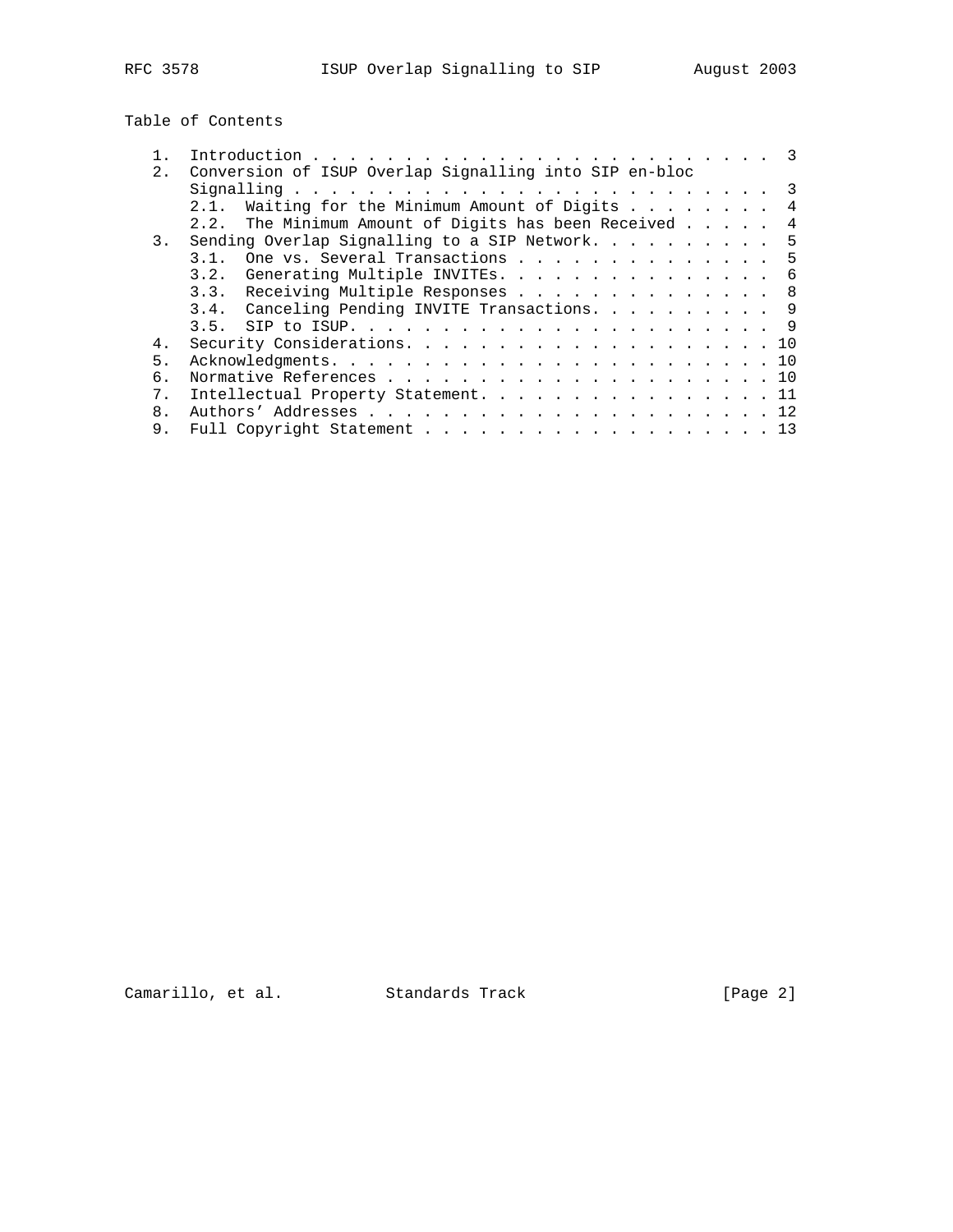### 1. Introduction

 A mapping between the Session Initiation Protocol (SIP) [1] and the ISDN User Part (ISUP) [2] of SS7 is described in RFC 3398 [3]. However, RFC 3398 only takes into consideration ISUP en-bloc signalling. En-bloc signalling consists of sending the complete telephone number of the callee in the first signalling message. Although modern switches always use en-bloc signalling, some parts of the PSTN still use overlap signalling.

 Overlap signalling consists of sending only some digits of the callee's number in the first signalling message. Further digits are sent in subsequent signalling messages. Although overlap signalling in the PSTN is the source of much additional complexity, it is still in use in some countries.

 Like modern switches, SIP uses en-bloc signalling. The Request-URI of an INVITE request always contains the whole address of the callee. Native SIP end-points never generate overlap signalling.

 Therefore, the preferred solution for a gateway handling PSTN overlap signalling and SIP is to convert the PSTN overlap signalling into SIP en-bloc signalling using number analysis and timers. The gateway waits until all the signalling messages carrying parts of the callee's number arrive, and only then, it generates a SIP INVITE request. Section 2 describes how to convert ISUP overlap signalling into en-bloc SIP this way.

 However, although it is the preferred solution, conversion of overlap to en-bloc signalling sometimes results in unacceptable (multiple second) call setup delays to human users. In these situations, some form of overlap signalling has to be used in the SIP network to minimize the call setup delay. However, introducing overlap signalling in SIP introduces complexity and brings some issues. Section 3 analyzes the issues related to the use of overlap signalling in a SIP network and describe ways to deal with them in some particular network scenarios. Section 3 also describes in which particular network scenarios those issues make the use of overlap signalling in the SIP network unacceptable.

2. Conversion of ISUP Overlap Signalling into SIP en-bloc Signalling

 In this scenario, the gateway receives an IAM (Initial Address Message) that contains only a portion of the called number. The rest of the digits dialed arrive later in one or more SAMs (Subsequent Address Message).

Camarillo, et al. Standards Track [Page 3]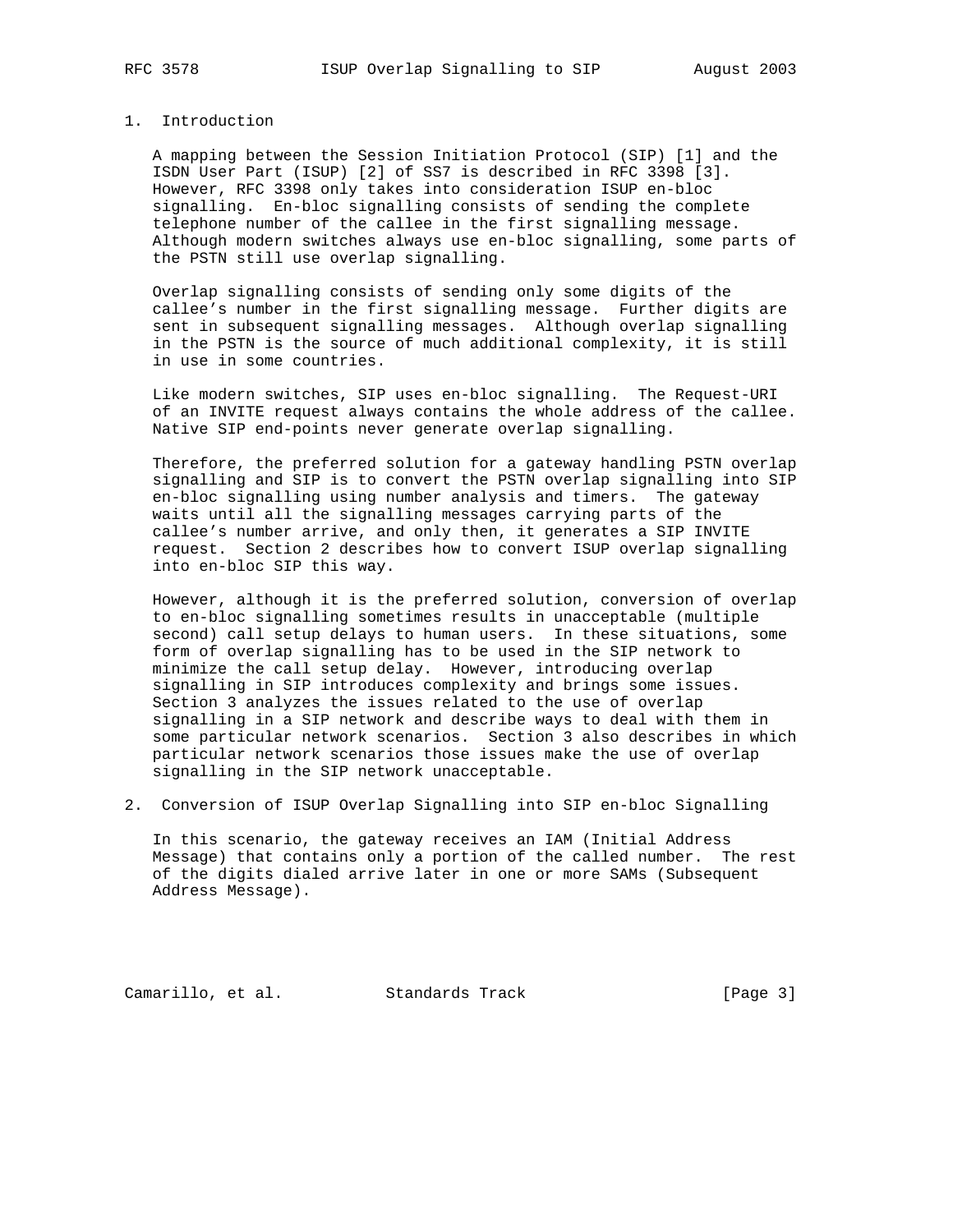2.1. Waiting for the Minimum Amount of Digits

 If the IAM contains less than the minimum amount of digits to route a call, the gateway starts T35 and waits until the minimum amount of digits that can represent a telephone number is received (or a stop digit is received). If T35 expires before the minimum amount of digits (or a stop digit) has been received, a REL with cause value 28 is sent to the ISUP side. T35 is defined in Q.764 [4] as 15-20 seconds.

 If a stop digit is received, the gateway can already generate an INVITE request with the complete called number. Therefore, the call proceeds as usual.

#### 2.2. The Minimum Amount of Digits has been Received

 Once the minimum amount of digits that can represent a telephone number has been received, the gateway should use number analysis to decide if the number that has been received so far is a complete number. If it is, the gateway can generate an INVITE request with the complete called number. Therefore, the call proceeds as usual.

 However, there are cases when the gateway cannot know whether the number received is a complete number or not. In this case, the gateway should collect digits until a timer (T10) expires or a stop digit (such as, #) is entered by the user (note that T10 is refreshed every time a new digit is received).

 When T10 expires, an INVITE with the digits collected so far is sent to the SIP side. After this, any SAM received is ignored.

| PSTN | MGC/MG                |            |                        | SIP |
|------|-----------------------|------------|------------------------|-----|
|      | -IAM---<br>$--------$ | Starts T10 |                        |     |
|      | $-SAM---------$       | Starts T10 |                        |     |
|      | $-SAM---------$       | Starts T10 |                        |     |
|      | T10 expires           | ------     | TR.<br>ΤN<br>$- - - -$ |     |

Figure 1: Use of T10 to convert overlap signalling to en-bloc

Camarillo, et al. Standards Track [Page 4]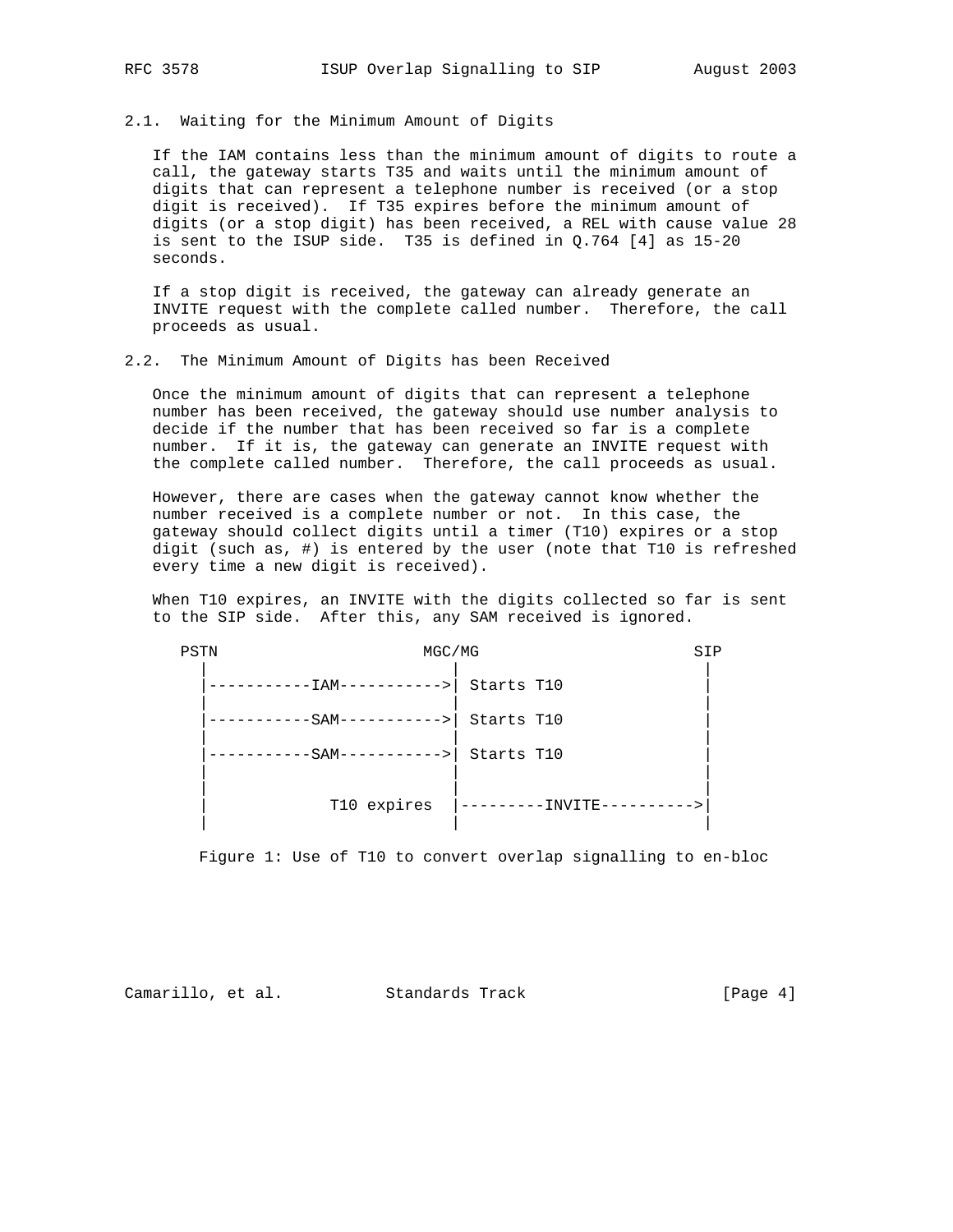Note that T10 is defined for conversion between overlap signalling (e.g., CAS) and en-bloc ISUP. PSTN switches usually implement a locally defined value of timer T10 -- which may not be within the 4-6 second range recommended by Q.764 [4] -- to convert overlap ISUP to en-bloc ISUP. This document uses T10 and recommends the range of values defined in Q.764 [4], which seems suitable for conversion from overlap to en-bloc SIP operation. The actual choice of the timer value is a matter of local policy.

3. Sending Overlap Signalling to a SIP Network

 This section analyzes the issues related to the use of overlap signalling in a SIP network and describes a possible solution and its applicability scope. It is important to note that, if used outside its applicability scope, this solution could cause a set of problems, which are identified in this section.

3.1. One vs. Several Transactions

 An ingress gateway receiving ISUP overlap signalling (i.e., one IAM and one or more SAMs) needs to map it into SIP signalling. One possible approach would consists of sending an INVITE with the digits received in the IAM, and once an early dialog is established, sending the digits received in SAMs in a SIP request (e.g., INFO) within that early dialog.

 This approach has several problems. It requires that the remote SIP user agent (which might be a gateway) sends a non-100 provisional response as soon as it receives the initial INVITE to establish the early dialog. Current gateways, following the procedures in RFC 3398 [3], do not generate such a provisional response. Having gateways generate such a response (e.g., 183 Session Progress) would cause ingress gateways to generate early ACMs, confusing the PSTN state machine even in calls that do not use overlap signalling.

 In this approach, once the initial INVITE request is routed, all the subsequent requests sent within the early dialog follow the same path. That is, they cannot be re-routed to take advantage of SIP based services. Therefore, we do not recommend using this approach.

 An alternative approach consists of sending a new INVITE that contains all the digits received so far every time a new SAM is received. Since every new INVITE sent represents a new transaction, they can be routed in different ways. This way, every new INVITE can take advantage of any SIP service that the network may provide.

Camarillo, et al. Standards Track [Page 5]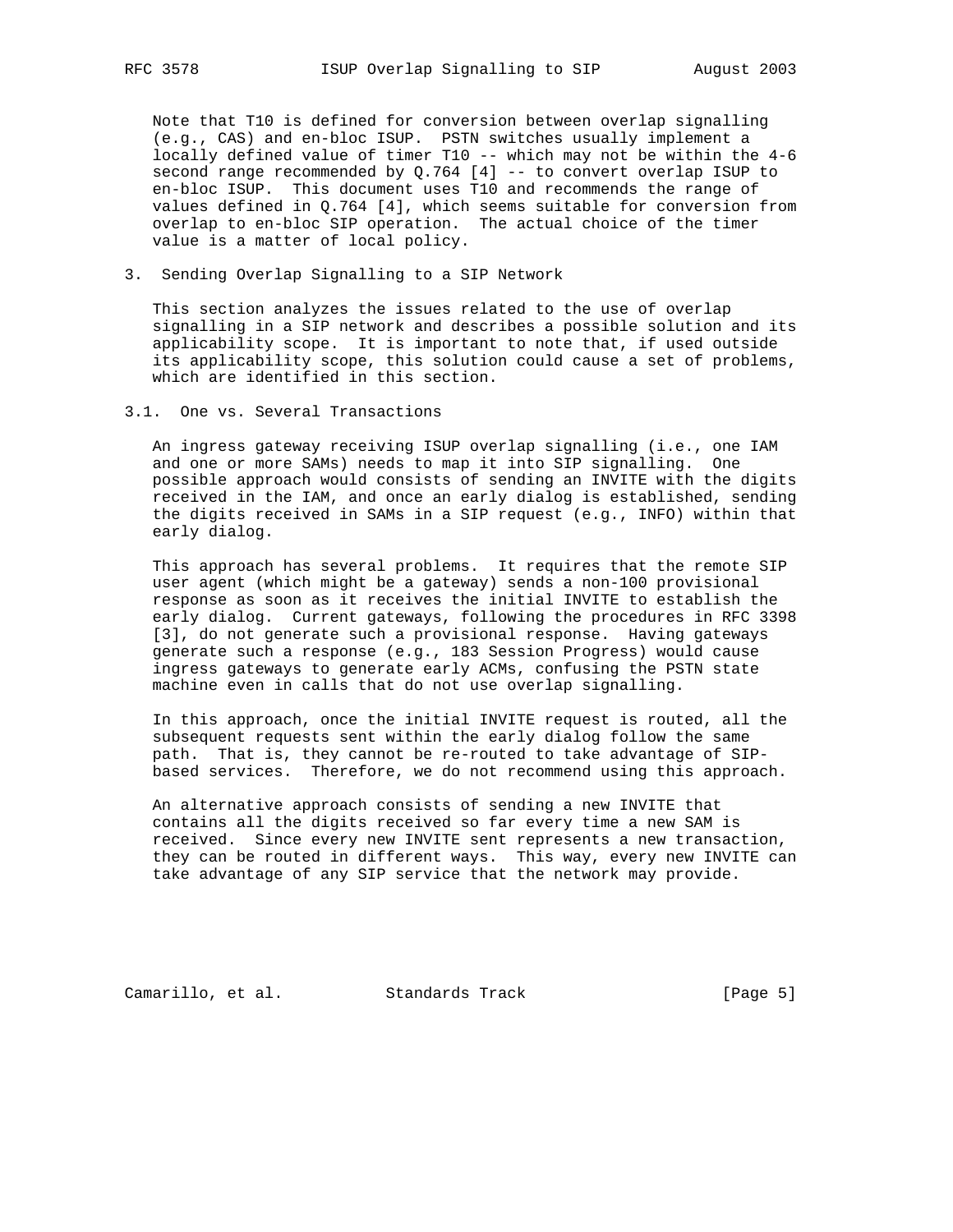However, having subsequent INVITEs routed in different ways brings some problems as well. The first INVITE, for instance, might be routed to a particular gateway, and a subsequent INVITE, to another. The result is that both gateways generate an IAM. Since one of the IAMs (or both) has an incomplete number, it would fail, having already consumed PSTN resources. It could even happen that both IAMs contained complete, but different numbers (i.e., one number is the prefix of the other one).

 Routing in SIP can be controlled by the administrator of the network. Therefore, a gateway can be configured to generate SIP overlap signalling in the way described below only if the SIP routing infrastructure ensures that INVITEs will only reach one gateway. When the routing infrastructure is not under the control of the administrator of the gateway, the procedures of Section 2 have to be used instead.

 Within some dialing plans in the PSTN, a phone number might be a prefix of another one. This situation is not common, but it can occur. Where en-bloc signalling is used, this ambiguity is resolved before the digits are placed in the en-bloc signalling. If overlap signaling was used in this situation, a different user than the one the caller intended to call might be contacted. That is why in the parts of the PSTN where overlap is used, a prefix of a telephone number never identifies another valid number. Therefore, SIP overlap signalling should not be used when attempting to reach parts of the PSTN where it is possible for a number and some shorter prefix of the same number to both be valid addresses of different terminals.

### 3.2. Generating Multiple INVITEs

 In this scenario, the gateway receives an IAM (Initial Address Message) and possibly one or more SAMs (Subsequent Address Message) that provide more than the minimum amount of digits that can represent a phone number.

 As soon as the minimum amount of digits is received, the gateway sends an INVITE and starts T10. This INVITE is built following the procedures described in RFC 3398 [3].

 If a SAM arrives to the gateway, T10 is refreshed and a new INVITE with the new digits received is sent. The new INVITE has the same Call-ID and the same From header field including the tag as the first INVITE sent, but has an updated Request-URI. The new Request-URI contains all the digits received so far. The To header field of the new INVITE contains all the digits as well, but has no tag.

Camarillo, et al. Standards Track [Page 6]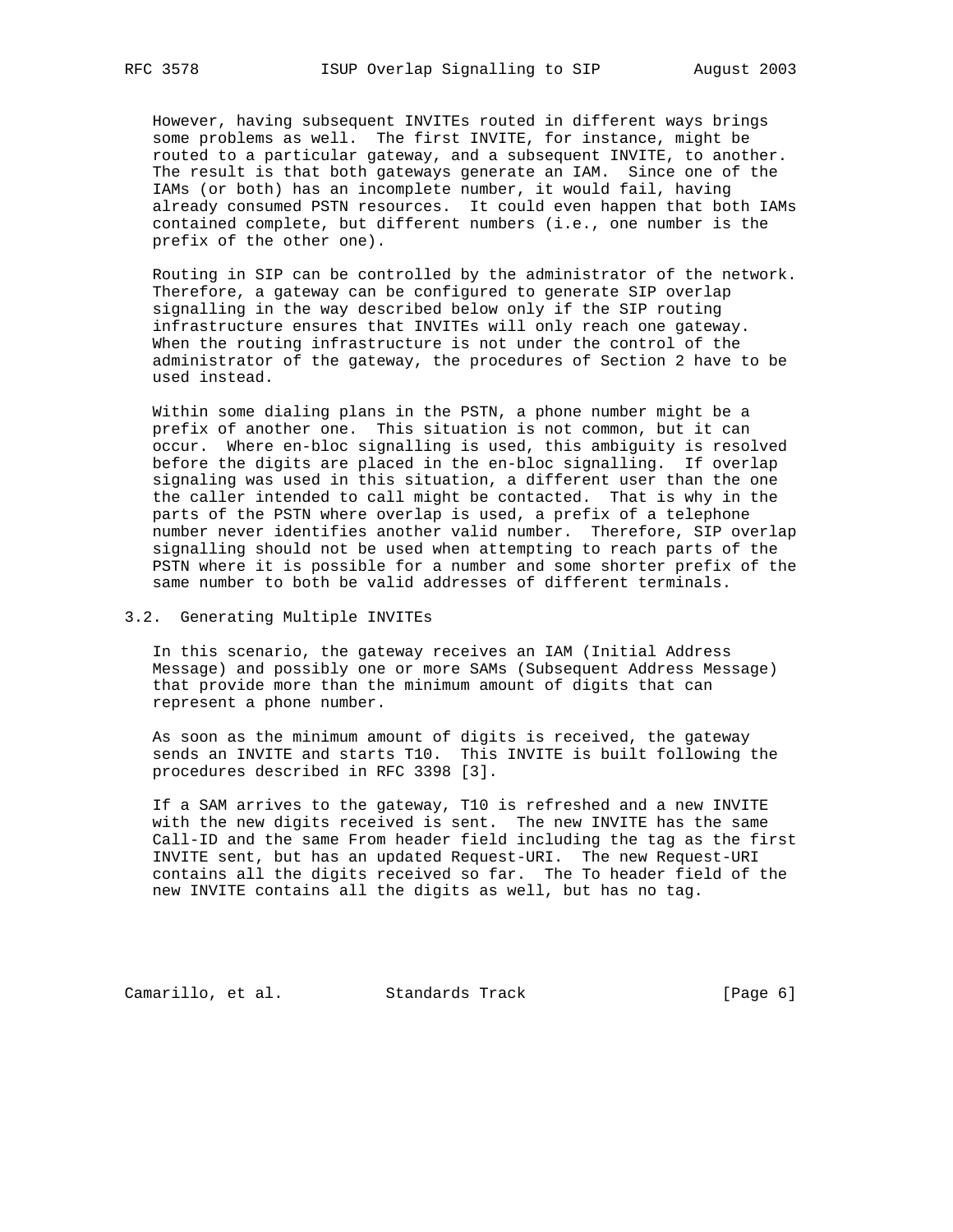Note that it is possible to receive a response to the first INVITE before having sent the second INVITE. In this case, the response received would contain a To tag and information (Record-Route and Contact) to build a Route header field. The new INVITE to be sent (containing new digits) should not use any of these headers. That is, the new INVITE does not contain neither To tag nor Route header field. This way, this new INVITE can be routed dynamically by the network providing services.

 The new INVITE should, of course, contain a Cseq field. It is recommended that the Cseq of the new INVITE is higher than any of the previous Cseq that the gateway has generated for this Call-ID (no matter for which dialog the Cseq was generated).

 When an INVITE forks, responses from different locations might arrive establishing one or more early dialogs. New requests such as, PRACK or UPDATE can be sent within every particular early dialog. This implies that the Cseq number spaces of different early dialogs are different. Sending a new INVITE with a Cseq that is still unused by any of the remote destinations avoids confusion at the destination.

 If the gateway is encapsulating ISUP messages as SIP bodies, it should place the IAM and all the SAMs received so far in this INVITE.

| PSTN |                       | MGC/MG                                 | SIP |
|------|-----------------------|----------------------------------------|-----|
|      | ------IAM-----------> | Starts T10<br>--------INVITE---------- |     |
|      | ------SAM-----------> | Starts T10<br>--------INVITE---------- |     |
|      | -----SAM----------->  | Starts T10                             |     |
|      |                       |                                        |     |

Figure 2: Overlap signalling in SIP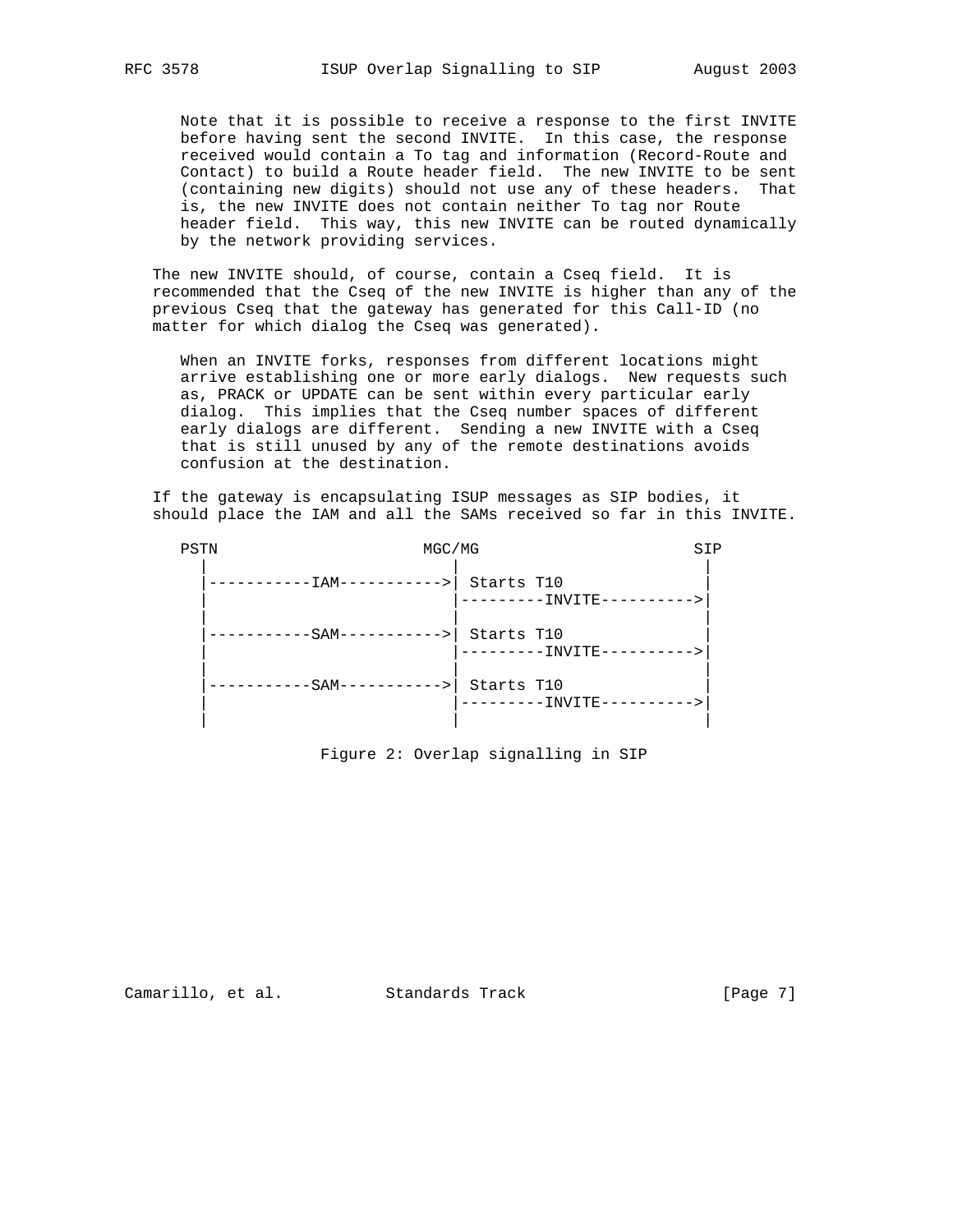If 4xx, 5xx or 6xx final responses arrive (e.g., 484 address incomplete) for the pending INVITE transactions before T10 has expired, the gateway should not send any REL. A REL is sent only if no more SAMs arrive, T10 expires, and all the INVITEs sent have been answered with a final response (different than 200 OK).



Figure 3: REL generation when overlap signalling is used

 The best status code among all the responses received for all the INVITEs that were generated is used to calculate the cause value of the REL as described in RFC 3398 [3].

 The computation of the best response is done in the same way as forking proxies compute the best response to be returned to the client for a particular INVITE. Note that the best response is not always the response to the INVITE that contained more digits. If the user dials a particular number and then types an extra digit by mistake, a 486 (Busy Here) could be received for the first INVITE and a 484 (Address Incomplete) for the second one (which contained more digits).

### 3.3. Receiving Multiple Responses

 When overlap signalling in SIP is used, the ingress gateway sends multiple INVITEs. Accordingly, it will receive multiple responses. The responses to all the INVITEs sent, except for one (normally, but not necessarily the last one), are typically 400 class responses (e.g., 484 Address Incomplete) that terminate the INVITE transaction.

 However, a 183 Session Progress response with a media description can also be received. The media stream will typically contain a message such as, "The number you have just dialed does not exist".

Camarillo, et al. Standards Track [Page 8]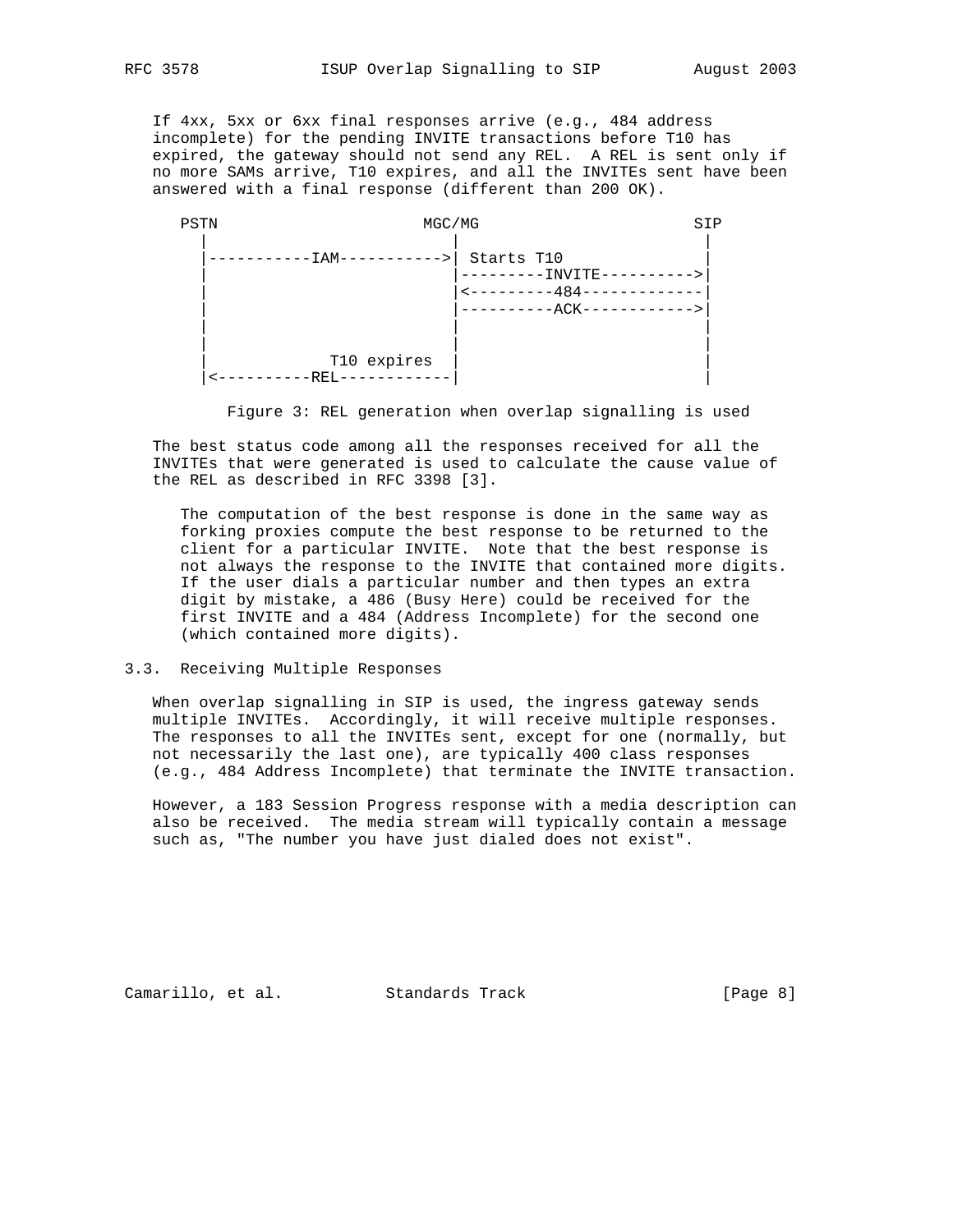The issue of receiving different 183 Session Progress responses with media descriptions does not only apply to overlap signalling. When vanilla SIP is used, several responses can also arrive to a gateway if the INVITE forked. It is then up to the gateway to decide which media stream should be played to the user.

 However, overlap signalling adds a requirement to this process. As a general rule, a media stream corresponding to the response to an INVITE with a greater number of digits should be given more priority than media streams from responses with less digits.

### 3.4. Canceling Pending INVITE Transactions

 When a gateway sends a new INVITE containing new digits, it should not CANCEL the previous INVITE transaction. This CANCEL could arrive before the new INVITE to an egress gateway and trigger a REL before the new INVITE arrived. INVITE transactions are typically terminated by the reception of 4xx responses.

 However, once a 200 OK response has been received, the gateway should CANCEL all the other INVITE transactions were generated. A particular gateway might implement a timer to wait for some time before sending any CANCEL. This gives time to all the previous INVITE transactions to terminate smoothly without generating more signalling traffic (CANCEL messages).

## 3.5. SIP to ISUP

 In this scenario (the call originates in the SIP network), the gateway receives multiple INVITEs that have the same Call-ID but have different Request-URIs. Upon reception of the first INVITE, the gateway generates an IAM following the procedures described in RFC 3398 [3].

 When a gateway receives a subsequent INVITE with the same Call-ID and From tag as the previous one, and an updated Request-URI, a SAM should be generated as opposed to a new IAM. Upon reception of a subsequent INVITE, the INVITE received previously is answered with 484 Address Incomplete.

 If the gateway is attached to the PSTN in an area where en-bloc signalling is used, a REL for the previous IAM and a new IAM should be generated.

Camarillo, et al. Standards Track [Page 9]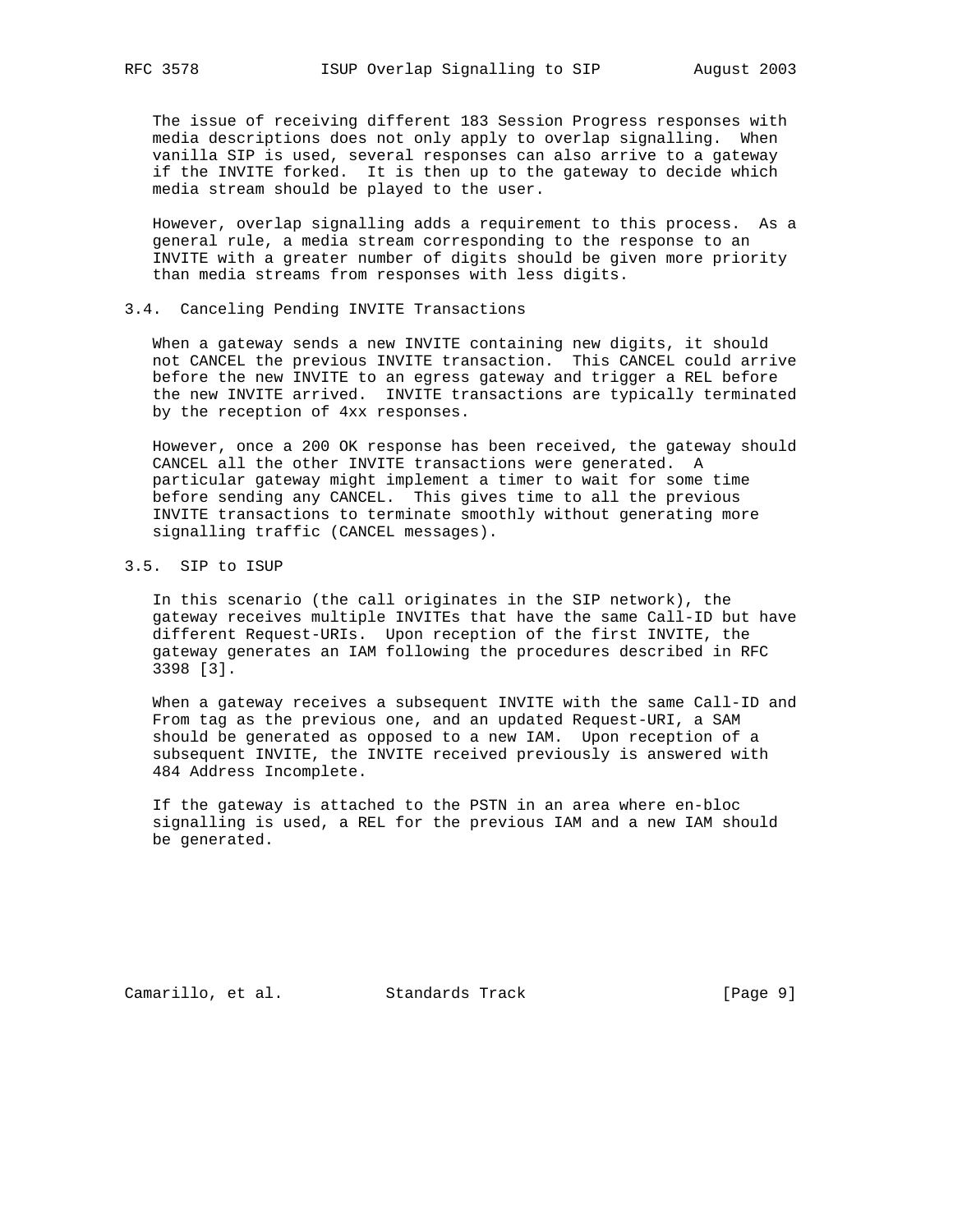### 4. Security Considerations

 When overlap signaling is employed, it is possible that an attacker could send multiple INVITEs containing an incomplete address to the same gateway in an attempt to occupy all available ports and thereby deny service to legitimate callers. Since none of these partially addressed calls would ever complete, in a traditional billing scheme, the sender of the INVITEs might never be charged. To address this threat, the authors recommend that gateway operators authenticate the senders of INVITE requests, first, in order to have some accountability for the source of calls (it is very imprudent to give gateway access to unknown users on the Internet), but second, so that the gateway can determine when multiple calls are originating from the same source in a short period of time. Some sort of threshold of hanging overlap calls should be tracked by the gateway, and after the limit is exceeded, the further similar calls should be rejected to prevent the saturation of gateway trunking resources.

5. Acknowledgments

 Jonathan Rosenberg, Olli Hynonen, and Mike Pierce provided useful feedback on this document.

- 6. Normative References
	- [1] Rosenberg, J., Schulzrinne, H., Camarillo, G., Johnston, A., Peterson, J., Sparks, R., Handley, M. and E. Schooler, "SIP: Session Initiation Protocol", RFC 3261, June 2002.
	- [2] "Application of the ISDN user part of CCITT signaling system no. 7 for international ISDN interconnections", ITU-T Q.767, February 1991.
	- [3] Camarillo, G., Roach, A. B., Peterson, J. and L. Ong, "Integrated Services Digital Network (ISDN) User Part (ISUP) to Session Initiation Protocol (SIP) Mapping", RFC 3398, December 2002.
- [4] "Signalling system no. 7 ISDN user part signalling procedures," ITU-T Q.764, December 1999.

Camarillo, et al. Standards Track [Page 10]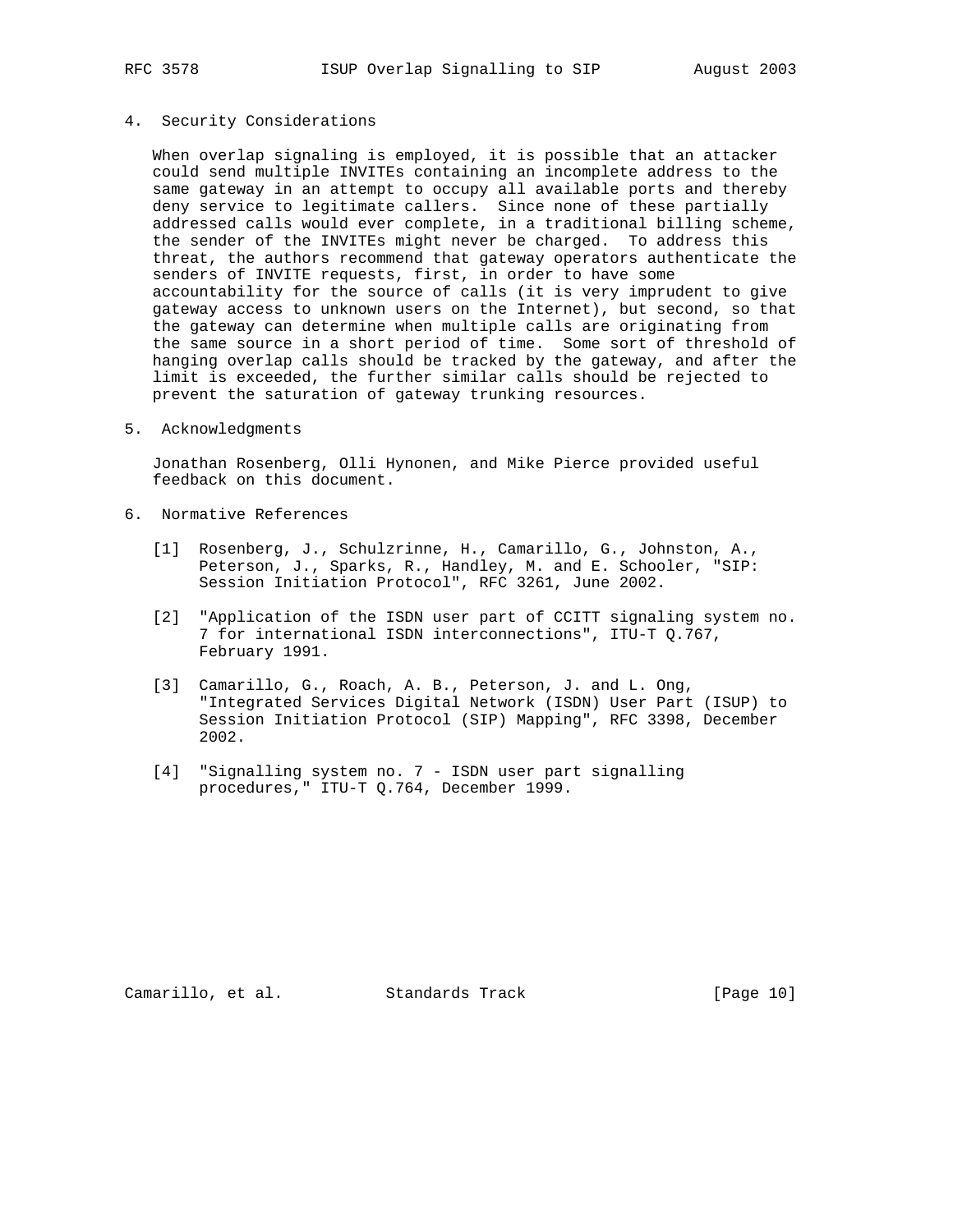#### 7. Intellectual Property Statement

 The IETF takes no position regarding the validity or scope of any intellectual property or other rights that might be claimed to pertain to the implementation or use of the technology described in this document or the extent to which any license under such rights might or might not be available; neither does it represent that it has made any effort to identify any such rights. Information on the IETF's procedures with respect to rights in standards-track and standards-related documentation can be found in BCP-11. Copies of claims of rights made available for publication and any assurances of licenses to be made available, or the result of an attempt made to obtain a general license or permission for the use of such proprietary rights by implementors or users of this specification can be obtained from the IETF Secretariat.

 The IETF invites any interested party to bring to its attention any copyrights, patents or patent applications, or other proprietary rights which may cover technology that may be required to practice this standard. Please address the information to the IETF Executive Director.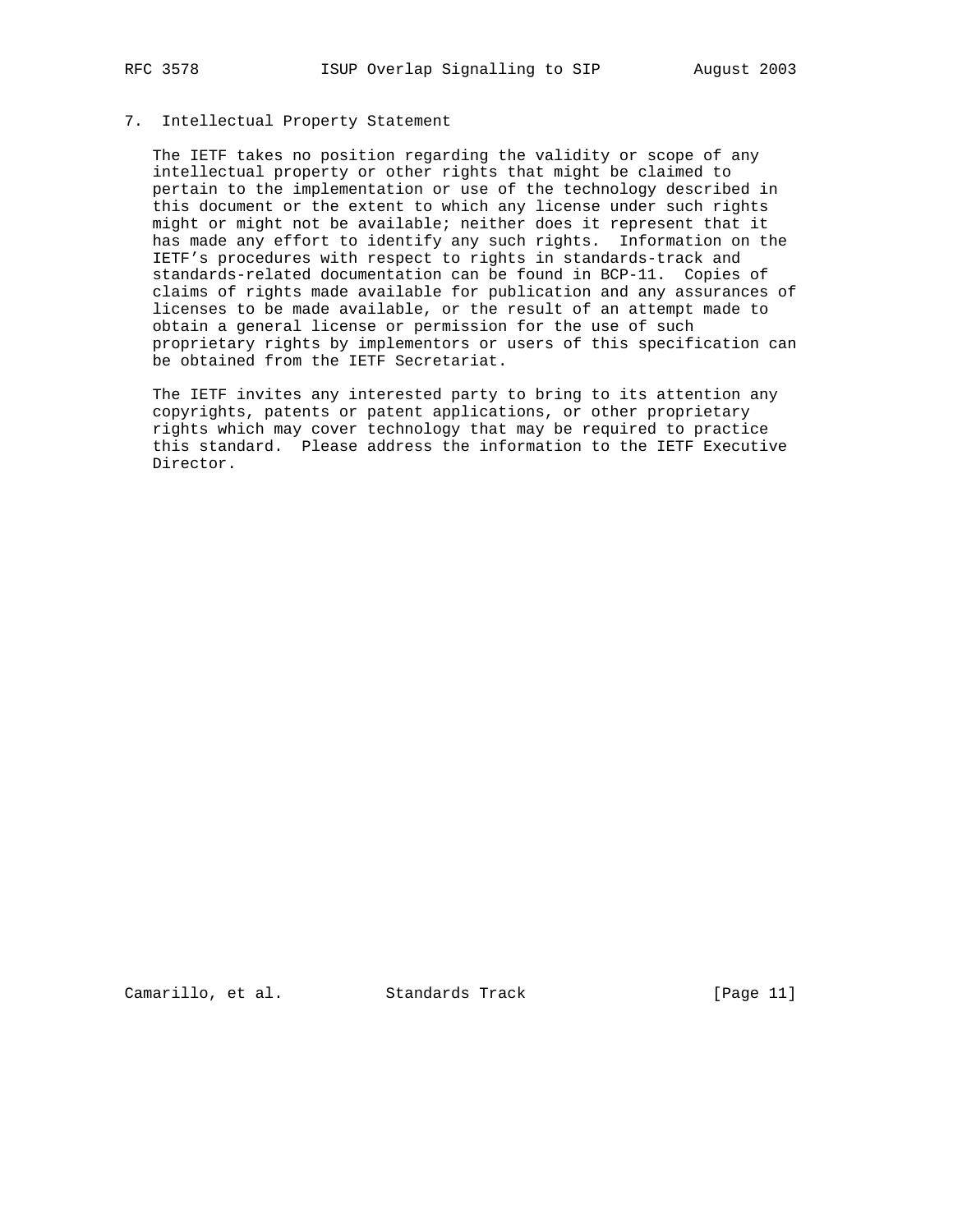8. Authors' Addresses

```
 Gonzalo Camarillo
Ericsson
Advanced Signalling Research Lab.
FIN-02420 Jorvas
Finland
EMail: Gonzalo.Camarillo@ericsson.com
Adam Roach
dynamicsoft
5100 Tennyson Parkway
Suite 1200
Plano, TX 75024
USA
EMail: adam@dynamicsoft.com
Jon Peterson
NeuStar, Inc.
1800 Sutter St
Suite 570
Concord, CA 94520
USA
EMail: jon.peterson@neustar.biz
Lyndon Ong
Ciena
5965 Silver Creek Valley Road
San Jose, CA 95138
USA
EMail: lyong@ciena.com
```
Camarillo, et al. Standards Track [Page 12]